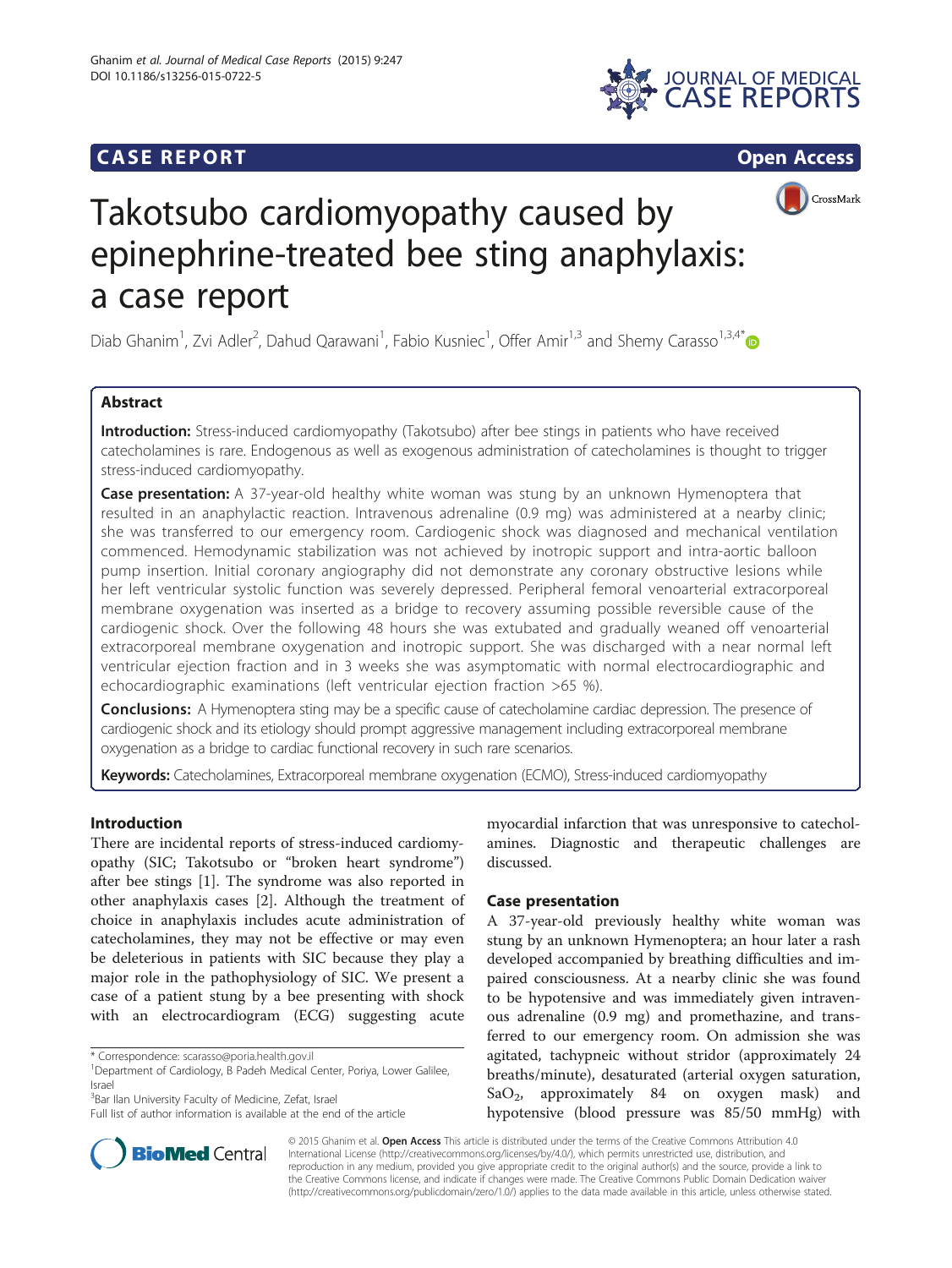cool and moist extremities. Her ECG demonstrated lateral wall ST elevation, inferior and anterior ST depressions. Echocardiography demonstrated left ventricular (LV) global basal and mid akinesis with preserved apical contraction, with an estimated LV ejection fraction of 20 % (Fig. 1a, b), her right ventricular cavity size was normal and its systolic function was mildly reduced. Combined cardiogenic and anaphylactic shock was therefore suggested. She was then mechanically ventilated and transferred to the cardiac catheterization laboratory for a presumed acute myocardial infarction. Cardiac catheterization revealed normal coronary angiography, severely reduced LV function with hyperdynamic apical function. The LV end diastolic pressure was 25 mmHg. At this time her blood pH was 7.2, lactate level was 3.3 mg/dl with a combined metabolic and respiratory acidosis. Her troponin I level was 0.14 ng/dl (high). An intra-aortic balloon pump was inserted and set to 1:1 augmentation, and various intravenous highdose inotropic agents including adrenaline, norepinephrine and dopamine were administered to achieve a central systolic blood pressure of approximately 100 mmHg and appropriate arterial oxygen saturation. She remained hemodynamically unstable under this aggressive pharmacological and mechanical support. Assuming a reversible cause of cardiomyopathy, venoarterial extracorporeal membrane oxygenation (VAECMO) was

installed via the femoral vessels (21 F and 18 F for venous and arterial cannulas, respectively) with limb perfusion protection. A day later, she was extubated and as her cardiac systolic function improved she was gradually weaned off VAECMO support and inotropic agents over the following 48 hours. She was discharged with a near normal LV ejection fraction and gained a full complete recovery. Three weeks after the event she was asymptomatic with normal electrocardiographic and echocardiographic examinations (LV ejection fraction >65 %, Fig. 1c, d) and she returned to her previous healthy normal life. She continued with Hymenoptera venom sensitivity testing and started a desensitization program.

## **Discussion**

#### Hymenoptera venom adrenalin and SIC

SIC has been previously reported after bee stings and other cases of anaphylaxis [[1, 2\]](#page-2-0). Common to all these reports is the high dose of adrenaline administered to patients ranging from 0.2 to 1.0 mg intravenously (IV) and up to 5.0 mg intramuscular injection (IM) similar to our patient. Endogenous catecholamines are thought to trigger SIC, but exogenous administration of various types of catecholamines has been shown to be related to its development as well [[3](#page-2-0)]. All forms of SIC were found in these cases, including apical ballooning, mid or basal akinesis. Our patient demonstrated the latter form often